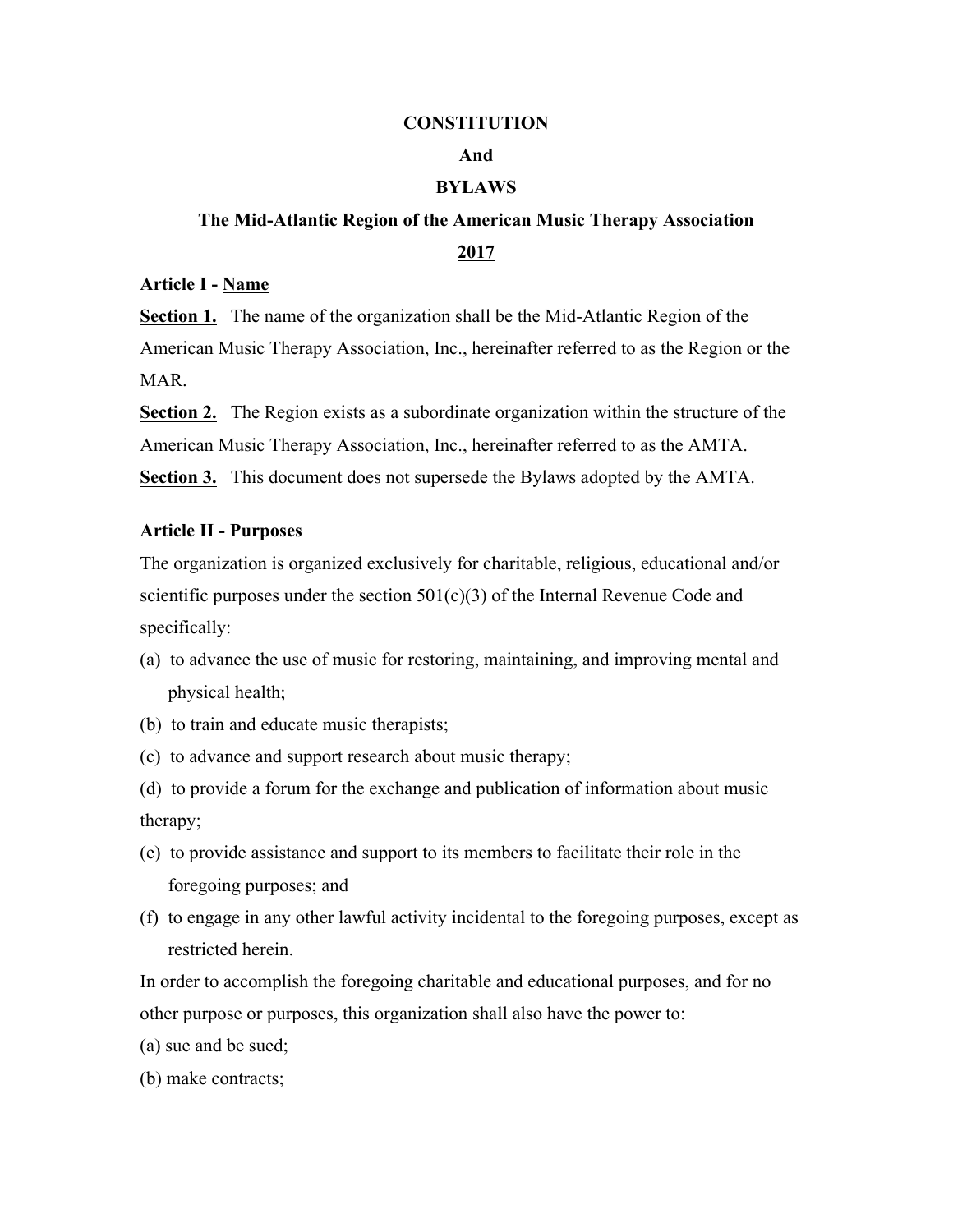- (c) receive property by devise or bequest, subject to the laws regulating the transfer of property by will, and otherwise acquire and hold all property, real or personal including shares of stock, bonds, and securities of corporations;
- (d) act as trustee under any trust whose objectives are related to the principal objects of the corporation, and to receive, hold, administer, and expend funds and property subject to such trust;
- (e) convey, exchange, lease, mortgage, encumber, transfer upon trust or otherwise dispose of all property, real or personal;
- (f) borrow money, contract debts and issue bonds, notes, and debentures, and secure the payment of any performance of its obligations; and
- (g) do all other acts necessary or expedient for the administration of the affairs and attainment of the purposes of this organization; provided, however, that this organization shall not, except to an insubstantial degree, engage in any activities or exercise any powers that are not in furtherance of the primary purposes of this organization.

# **Article III - Membership**

**Section 1.** Types of membership in the Region shall correspond to membership categories of AMTA.

**Section 2.** Membership privileges and responsibilities shall be specified in the Bylaws.

# **Article IV - Officers**

**Section 1.** The officers of the Region shall be elected and appointed. The authority and duties of each officer shall be as defined in the Bylaws. The methods of the election and appointment, and terms of office, shall be specified in the Bylaws.

**Section 2.** The elected officers of the Region shall be a President, President-Elect, Vice President for Conference Planning, Vice President-Elect for Conference Planning, Vice President for Membership, Immediate Past-President, Treasurer, Treasurer-Elect, Government Relations Chair, Government Relations Chair-Elect, Public Relations Chair. **Section 3.** The officers elected by the Mid-Atlantic Region Association of Music Therapy Students, hereinafter referred to as MARAMTS shall be the Student Affairs Advisory Board Representative and the Student Representative. The officer elected by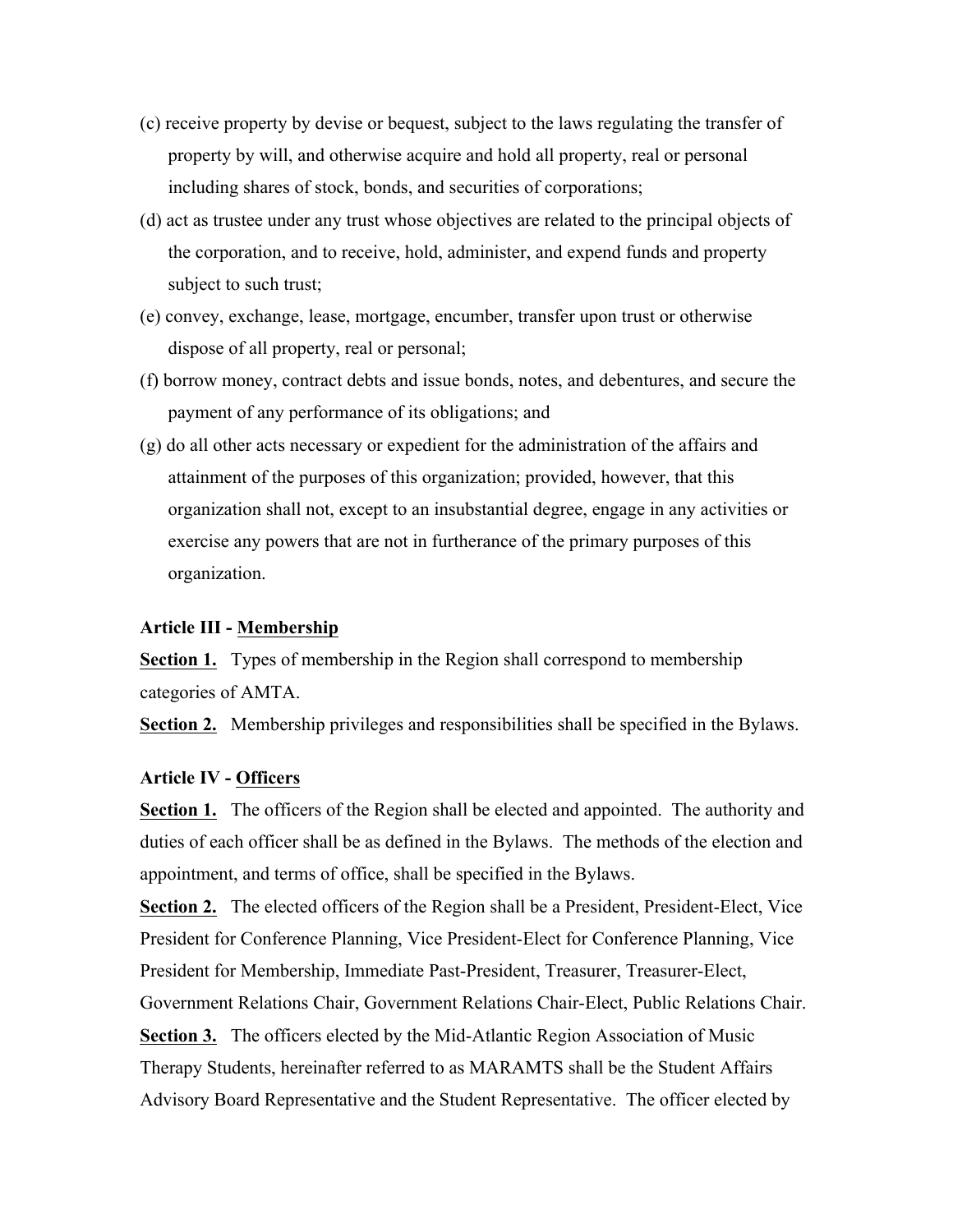the Assembly Delegates and Alternates shall be the Assembly Chair.

**Section 4.** The appointed officers of the Region shall be the Recording Secretary, Editor of the official regional publication (hereinafter referred to as the Editor), and Historian.

# **Article V - Executive Board**

**Section 1.** There shall be an Executive Board consisting of thirteen (13) voting members: President, President-Elect, Vice President for Conference Planning, Vice President-Elect for Conference Planning, Vice President for Membership, Immediate Past-President, Treasurer, Treasurer-Elect, Student Affairs Advisory Board Representative (elected by MARAMTS), Government Relations Chair, Government Relations Chair-Elect, Public Relations Chair, and Student Representative (elected by MARAMTS). The Recording Secretary, Editor, Historian, and Assembly Chair shall be ex-officio members without the right to vote.

**Section 2.** The Executive Board shall have the power to transact the general business of the Region and shall be responsible for the management and control of its funds. The Executive Board shall review and approve a budget for the forthcoming fiscal year at the Executive Board meeting at the annual conference.

# **Article VI - National Assembly of Delegates**

Delegates and Alternate Delegates to the Assembly of the AMTA shall be elected by the Region. The number of Delegates is determined by directive of the AMTA Board of Directors. Their election and terms of office shall be specified in the Bylaws.

# **Article VII - Representatives to National Standing Committees and Judicial Review Board**

**Section 1.** A representative shall be appointed to each of the National Standing Committees and the Judicial Review Board.

**Section 2.** The manner in which these committee and board representatives are selected shall be specified in the Bylaws.

# **Article VIII - Regional Councils and Committees**

**Section 1.** There shall be two standing councils: The National Service Council, and The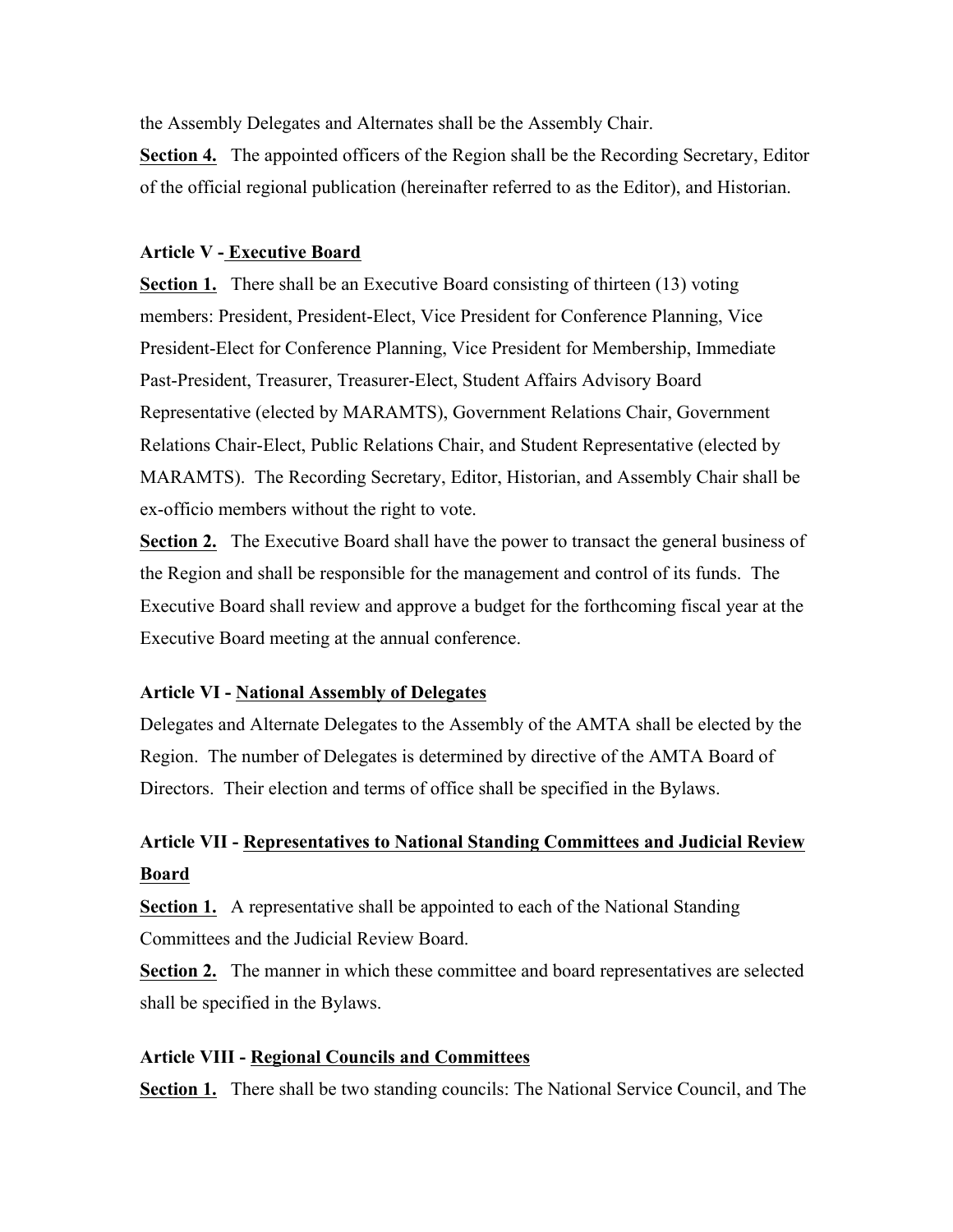Conference Council. Members to these councils shall be appointed by the President, with approval of the Executive Board, unless it is already a duty of an elected or appointed position. All council members shall perform such duties as specified in the Bylaws. **Section 2.** The National Service Council shall be chaired by the Immediate Past-President and include regional representatives to the AMTA standing committees, regional members who sit as members of the AMTA Board of Directors, and the regional representative to the Judicial Review Board.

**Section 3.** The Conference Council shall be chaired by the Vice President for Conference Planning and shall include the Vice President-Elect for Conference Planning; the Regional Event Planner, the Exhibits Coordinator, the Local Host(s), the Continuing Music Therapy Education Coordinator for Regional Conferences, Public Relations Chair, and the Vice President of MARAMTS.

**Section 4.** Members of the Finance Committee, Nominating Committee, Government Relations Committee, Public Relations Committee, Research Committee and Regional Ad Hoc Committees shall be appointed by the President with Executive Board approval. The Finance Committee, Nominating Committee, Government Relations Committee, Public Relations Committee, Research Committee shall perform such duties as specified in the Bylaws. The regional ad hoc committees shall perform such duties as authorized by the Executive Board.

# **Article IX - Special Interest Groups and State Chapters**

Members of the Region may petition the Executive Board to approve the formation of Special Interest Groups or State Chapters of the MAR. The Executive Board, in turn, may approve such Special Interest Groups or State Chapters, in accordance with procedures specified in the Bylaws.

#### **Article X - Meetings**

**Section 1.** An annual regional conference shall be held. The location and date shall be determined by the Executive Board. Business meetings, including all voting meetings shall be held before the final day of the annual regional conference to ensure maximum participation.

**Section 2.** Notice of all regional business meetings shall be provided to members entitled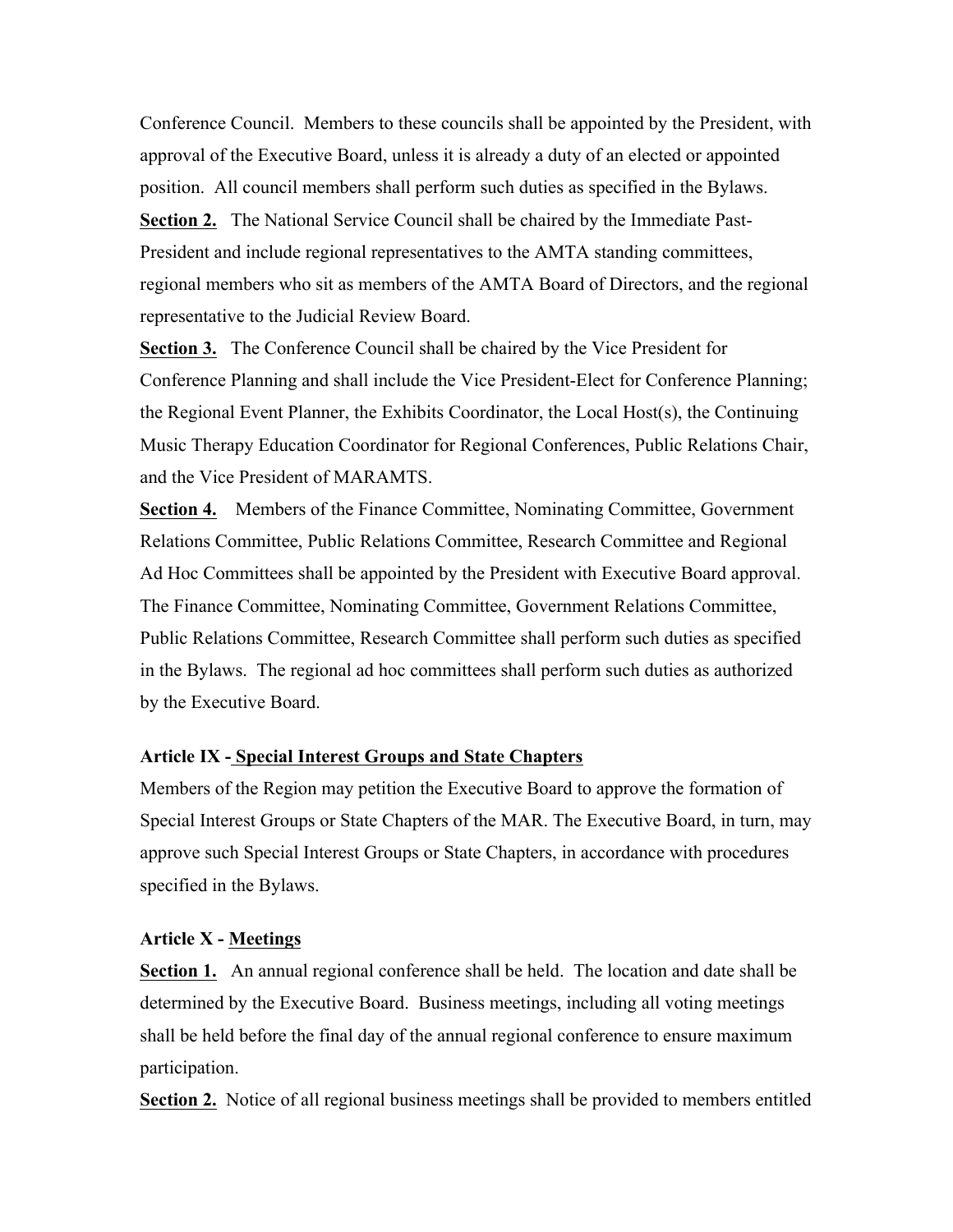to vote not less than 10 nor more than 60 days prior to the meeting.

**Section 3.** A meeting of the Region may be called at the National Conference at the discretion of the Regional Executive Board.

**Section 4.** Additional meetings of the Region shall be called by the President, if requested by seven (7) members of the Executive Board or upon signed petition by thirtyfive (35) professional members of the Region.

**Section 5.** A minimum of two (2) meetings of the Executive Board shall be held annually. The dates of these meetings shall be set as far in advance as possible and be open to all regional members in good standing. Special meetings of the Executive Board shall be called by the President or upon the joint written request of no less than seven (7) members of the Executive Board.

# **Article XI - Quorum**

**Section 1.** Quorum of the Executive Board shall consist of at least six (6) elected officers of the Executive Board.

**Section 2.** Regional business meetings: quorum of the Executive Board plus twenty-five (25) other professional members of the Region shall constitute quorum. At no time shall the lack of quorum at a non-business session prevent those present from proceeding with the program of the day.

### **Article XII - Publication**

There shall be an official publication of the Region. Publication circulation shall be stated in the Bylaws.

# **Article XIII - Amendments**

**Section 1.** This Constitution may be amended at a business meeting during the regional conference by a two-thirds vote of the members present provided that there is quorum and provided that the proposed amendments have been submitted to the membership at least two weeks in advance of the meeting. If more expedient or more fiscally appropriate, a vote may be implemented if sent to all voting members with at least quorum response.

**Section 2.** Bylaws may be adopted, amended, or replaced at any business meeting of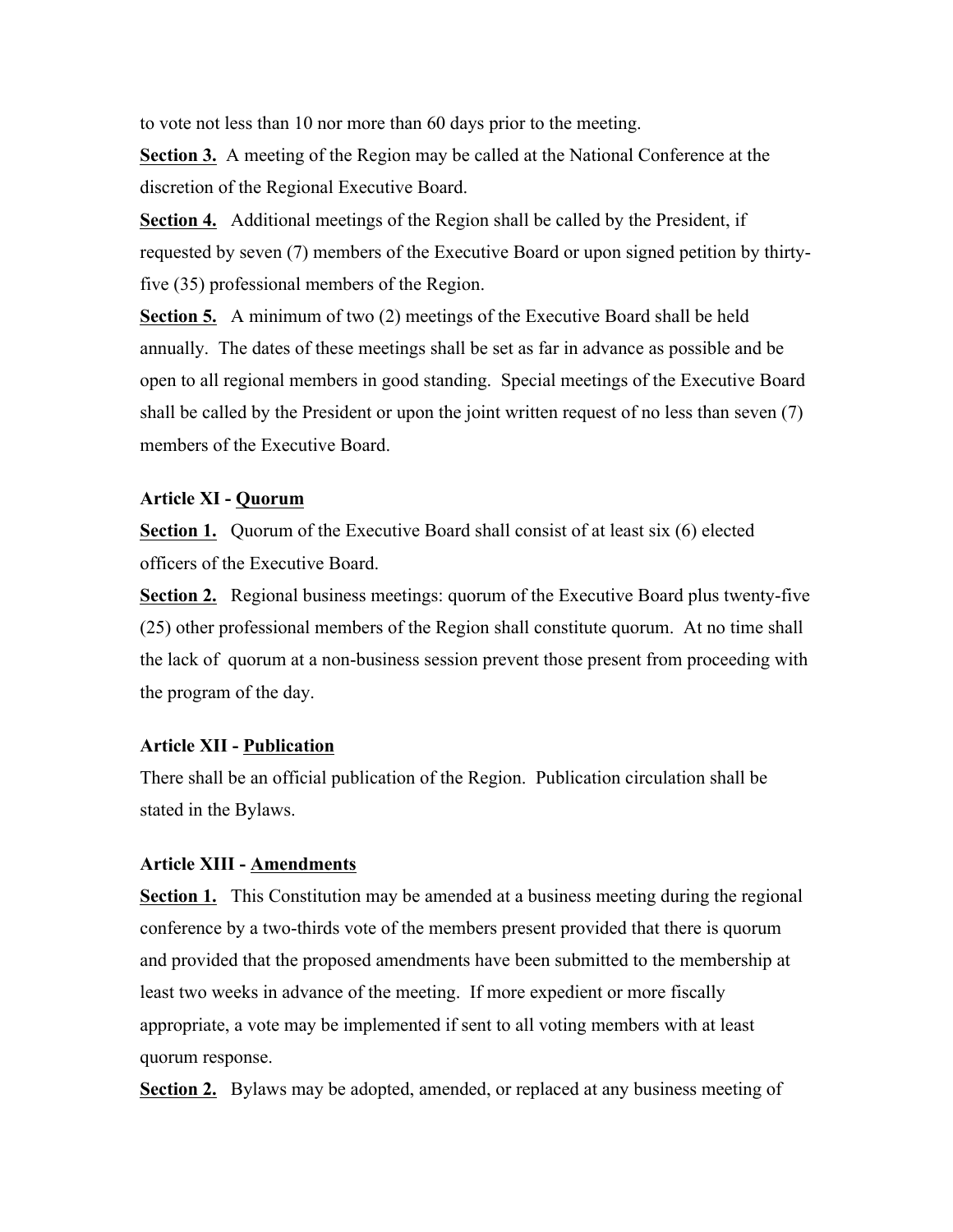any regional conference by a two-thirds vote of the members present provided there is quorum and provided that the proposed changes are presented to the members present and submitted in writing no later than one (1) day prior to that meeting. If more expedient or more fiscally appropriate, a vote may be implemented if sent to all voting members with at least quorum response.

### **Article XIV - Charitable Activity Restrictions**

No part of the net income of the organization shall inure to the benefit of or be distributed to its directors, officers, or other private persons, except that the organization shall be authorized and empowered to pay reasonable compensation for services actually rendered and to make payments and distributions in furtherance of the purposes and objects of this organization. No substantial part of the activities of the organization shall be the carrying of propaganda or otherwise attempting to influence legislation, and the organization shall not participate in or intervene in any political campaign on behalf of any candidate for public office. Notwithstanding any other provisions set forth in this Constitution, at any time during which it is deemed a private foundation, the organization shall not engage in any act of self-dealing as defined in Section 4941(d) of the Internal Revenue Code of 1986 or corresponding provisions of any subsequent federal tax laws; the organization shall distribute its income for each taxable year at such time and in such manner as not to become subject to the tax on undistributed income imposed by Section 4942 of the Internal Revenue Code of 1986 or corresponding provisions of any subsequent federal tax laws; the organization shall not own any excess business holdings that would subject it to tax under Section 4943 of the Internal Revenue Code of 1986 or corresponding provisions of any subsequent federal tax laws; the organization shall not make any investments in such manner as to subject the organization to the tax imposed by Section 4944 of the Internal Revenue Code of 1986 or corresponding provisions of any subsequent federal tax laws; and the organization shall not make any taxable expenditures as defined in Section 4945(d) of the Internal Revenue Code of 1986 or corresponding provisions of any subsequent federal tax laws. Notwithstanding any other provisions of this Constitution, the organization shall not conduct or carry on any activities not permitted to be conducted or carried on by an organization exempt from tax under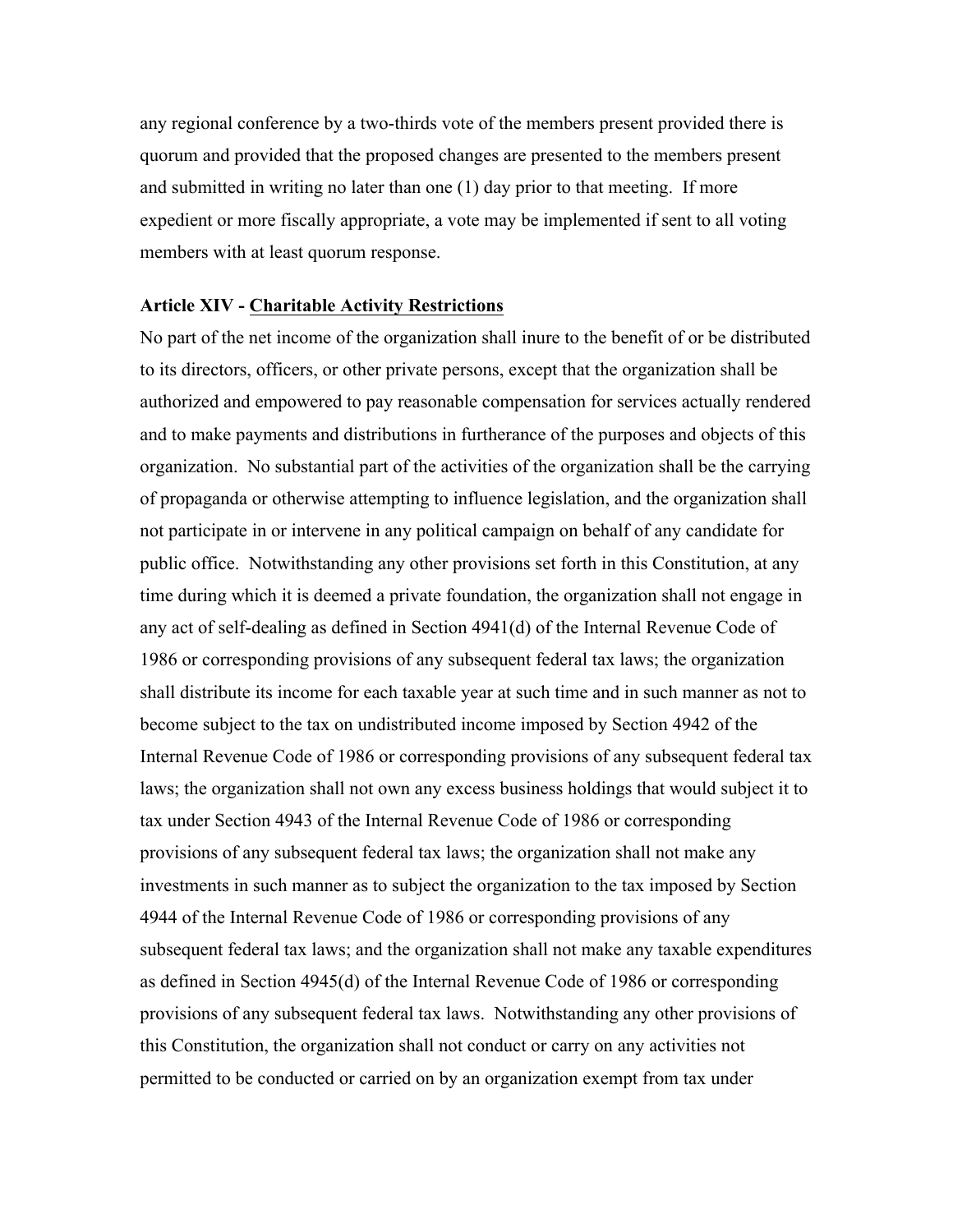Section 501(c)(3) of the Internal Revenue Code of 1986 or corresponding provisions of any subsequent federal tax laws, or by an organization contributions to which are to be deductible under Section  $170(c)(2)$  of such Code, or corresponding provisions of any subsequent federal tax laws.

# **Article XV - Dissolution**

Upon the dissolution of the organization or the winding up of its affairs, the assets of the organization shall be distributed exclusively for charitable or educational purposes within the meaning of section  $501(c)(3)$  of the Internal revenue code. Organizations having purposes similar to those of this organization shall be preferred.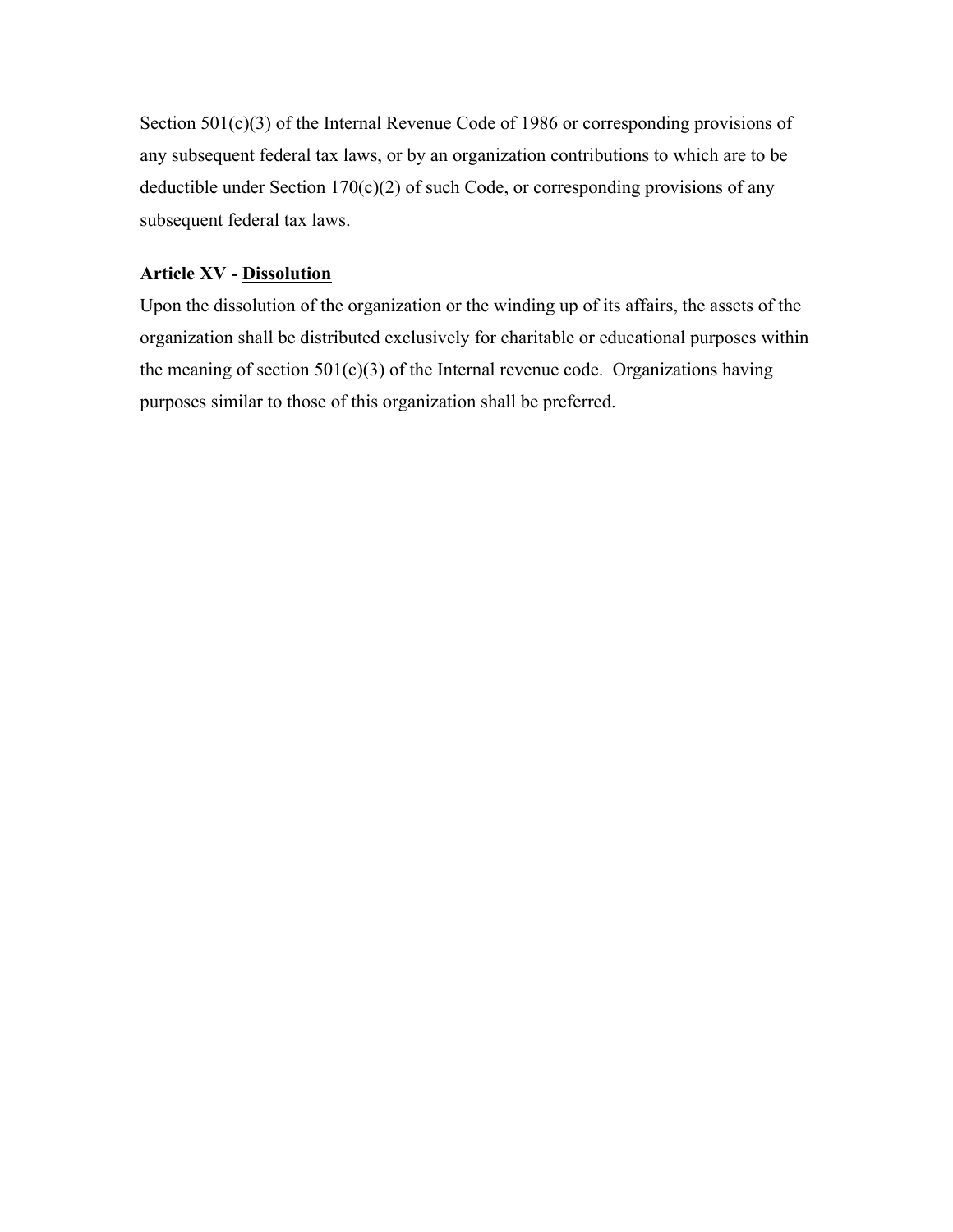#### **BYLAWS**

#### **Article I - Membership**

**Section 1.** Membership shall be open to all persons and organizations who hold any type of membership in the American Music Therapy Association, and who are residents, employees, students, or organizations in New York, Pennsylvania, New Jersey, Maryland, Delaware, Virginia, West Virginia, or the District of Columbia.

**Section 2.** Such membership shall provide the privileges of participation in the activities of the Region and of receiving the official regional publication and all other publications of the Region.

**Section 3.** Only professional members in good standing, student members who have been professional members but have returned to graduate school and student status, and Honorary Life Members who are eligible for professional membership may hold office or vote.

**Section 4.** Student members in good standing shall have the right to participate in the activities of the Region, to receive the official regional publication, or other publications of the Region, and to hold the office of Student Representative to the Executive Board. **Section 5.** All other members in good standing, except those delineated in Sections 3 and 4, shall have the right to participate in the activities of the Region, and to receive the official regional publication, or other publications of the Region.

#### **Article II - Dues**

**Section 1.** All members are required to pay dues to the AMTA and the Region concurrently. Any member in good standing in another Region coming into Mid-Atlantic Region will be accepted in good standing for the duration of the fiscal year. Any AMTA Honorary Life Member living in the MAR shall be extended an Honorary Life Membership in the MAR.

**Section 2.** The membership year shall begin January 1 and end December 31.

### **Article III - Duties of Elected Officers**

**Section 1.** The President shall: preside at all meetings of the Region; call and preside at all meetings of the Executive Board; be ex officio member of all committees except the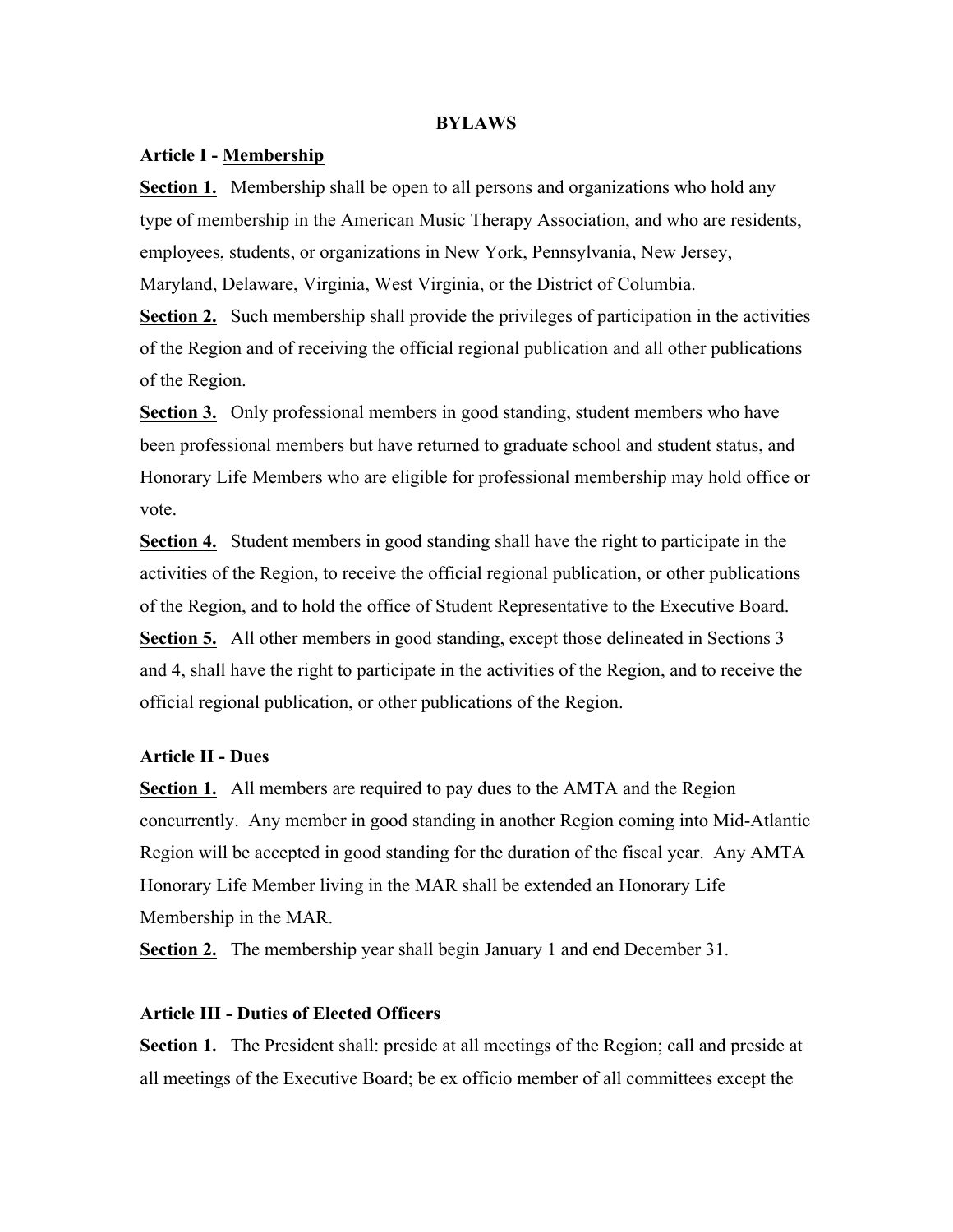Nominating Committee; be a representative to the Assembly of Delegates; make all designated appointments subject to the approval of the Executive Board; perform all other duties commensurate with the stated purpose of the organization; communicate with, advise, and guide corresponding student officer; establish and/or maintain a handbook outlining job responsibilities; and submit an annual written report at the regional conference.

**Section 2.** The President-Elect shall: assist the President as requested; study the duties of the President in order to be prepared at the appropriate time to take over the responsibilities of this office; assume all duties of the President in case of resignation or removal of the President; attend Regional Executive Board meetings; be a representative to the Assembly of Delegates; seek input, lead on-going study and propose changes in the Constitution and Bylaws as may be deemed necessary; oversee long-range planning; serve as a member of the Nominating Committee; serve as a member of the Finance Committee; ensure that all new officers and appointees receive their handbooks outlining job responsibilities; maintain on computer all officer handbooks; update the handbooks on a yearly basis following the Fall Executive Board meeting with input from officers and the Executive Board; present the updated handbooks to the officers and Executive Board on a yearly basis at the annual Spring conference; establish and/or maintain communication with the Editor(s) of the official regional publication on a quarterly basis; establish and/or maintain a handbook outlining job responsibilities; submit an annual written report at the regional conference; serve as a liaison between state associations and the MAR board to facilitate communication between the states and the MAR; and carry out such other duties as may be assigned by the President or the Executive Board. **Section 3.** The Vice President for Conference Planning shall: assume the duties of the President in case of absence of both the President and President-Elect; succeed to the Presidency in case of the resignation of both the President and President-Elect; attend Regional Executive Board meetings; chair the Conference Council; serve as Program Chair, taking complete charge of program planning for the annual regional conference and conferring on all details of management with any committees appointed to arrange for conference programs; develop and send out conference publicity; work with the Regional Event Planner, the Local Host(s), the Continuing Education Coordinator, and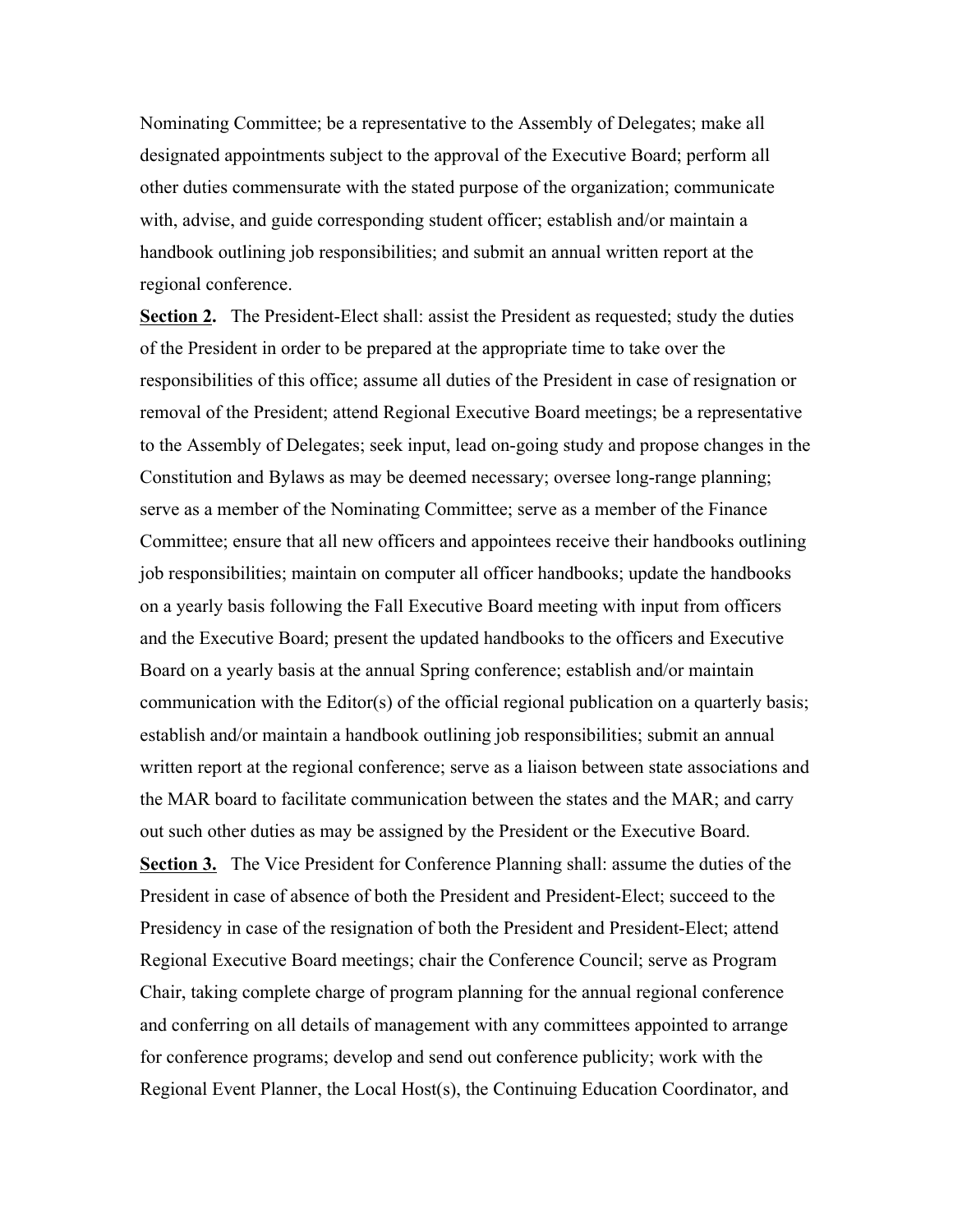the Exhibits Coordinator, and the Vice President of the MARAMTS; establish and/or maintain a handbook outlining job responsibilities; submit an annual report at the regional conference; and carry out such other duties as may be assigned by the President or the Executive Board.

**Section 4.** The Vice President for Membership shall: succeed to the presidency in case of the resignation of the President, President-Elect, and the Vice President for Conference Planning; chair the Regional Services Council; serve as regional representative to the Membership Committee of the AMTA; maintain official statistical records of the membership for the Mid-Atlantic Region; correspond with members on related matters; correspond with the national Director of Membership Services to facilitate the transmission of information to the regional members; attend Regional Executive Board meetings; serve as Regional Membership Chair; coordinate the implementation of the website and email tree; establish and/or maintain a handbook outlining job responsibilities; submit an annual written report at the regional conference; and carry out such other duties as may be assigned by the President or the Executive Board. **Section 5.** The Immediate Past President shall: endeavor to effect a smooth transition of power by assisting and advising the new President as necessary; chair the National Services Council; chair the Nominating Committee appointed by the President; present the slate of nominees to the membership; attend Regional Executive Board meetings; serve as a member of the Assembly of Delegates; serve as a member of a Constitution and Bylaws Revision Committee; communicate with, advise, and guide corresponding student officer; establish and/or maintain a handbook outlining job responsibilities; submit an annual written report at the regional conference; and carry out such other duties as may be assigned by the President or the Executive Board.

**Section 6.** The Vice President-Elect for Conference Planning shall: study the duties of the Vice President for Conference Planning in order to be prepared at the appropriate time to take over the responsibilities of the office; assist the Vice President for Conference Planning as requested; maintain communication with the Vice President for Conference Planning; attend Regional Executive Board meetings and regional conferences during their term of office; maintain handbooks that outline the duties of the regional conference local host committee; establish and/or maintain a handbook outlining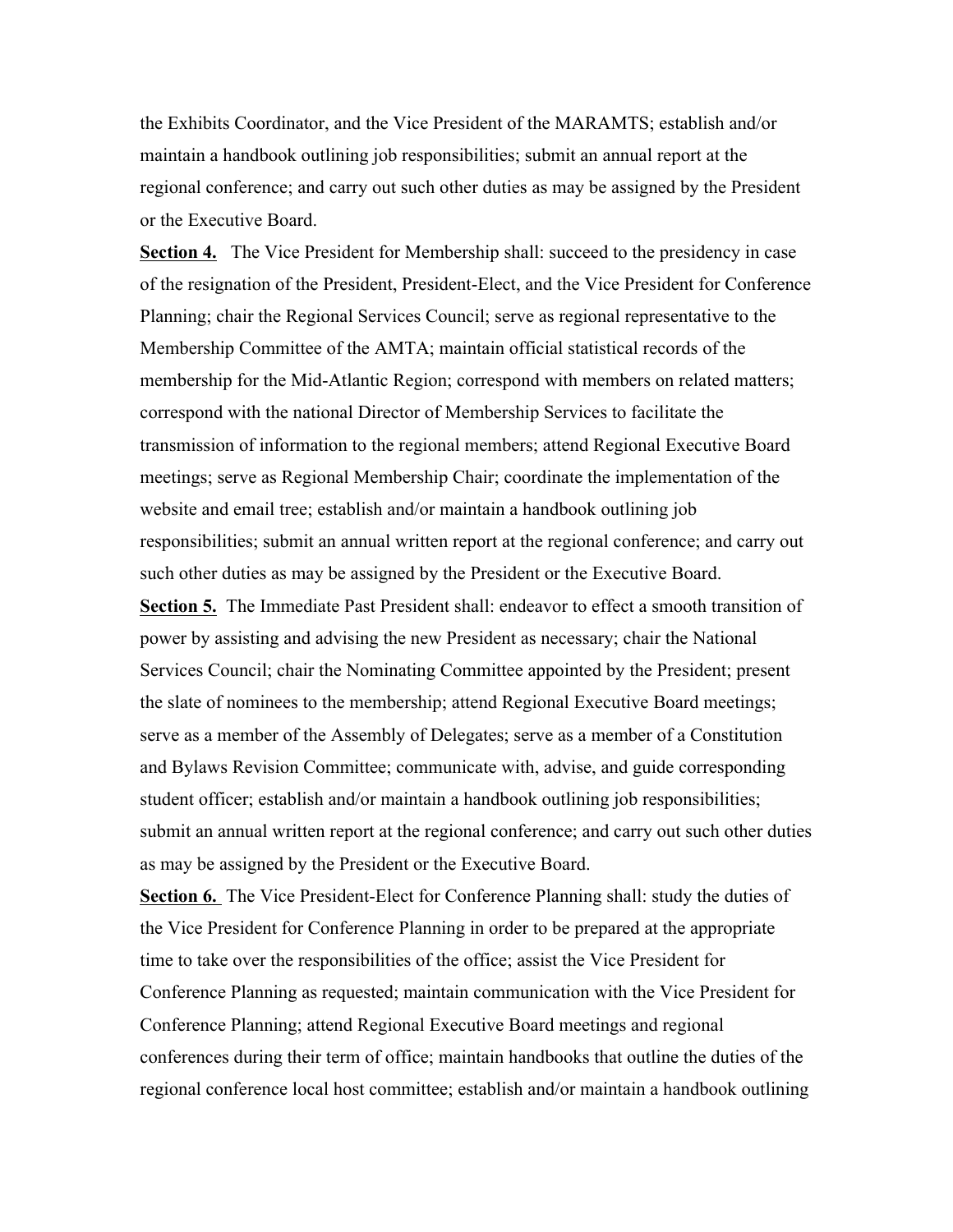job responsibilities; and carry out such other duties as may be assigned by the President or the Executive Board.

**Section 7.** The Treasurer shall: pay all bills authorized by the Executive Board and issue reimbursement within 30 days of receipt of the request; keep an itemized account of all receipts and disbursements; present a financial report to the Executive Board regularly; publish the financial report in the regional publication; provide AMTA with financial information necessary to complete tax filing as requested by AMTA; chair the Finance Committee appointed by the President; attend Regional Executive Board meetings; communicate with, advise, and guide the corresponding student officer; establish and/or maintain a handbook outlining job responsibilities; submit an annual written report at the regional conference; and carry out such other duties as may be assigned by the President or the Executive Board.

**Section 8.** The Treasurer-Elect shall: study the duties of the Treasurer in order to be prepared at the appropriate time to take over the responsibilities of the office; assist the Treasurer as requested; maintain communication with the Treasurer; serve as Conference Treasurer for conferences of the Region; assume all duties of the Treasurer in case of resignation or removal of the Treasurer; attend Regional Executive Board meetings and conferences of the Region during their term of office; serve as a member of the Finance Committee; establish and/or maintain a handbook outlining job responsibilities; and carry out such other duties as may be assigned by the President or the Executive Board. **Section 9.** The Public Relations Chair shall: coordinate regional public relations efforts; serve as regional representative to the Workforce Development and Retention Committee of AMTA; attend Regional Executive Board meetings; request that the President appoint Public Relations Committee members, as needed, to assist in developing and maintaining public relations efforts across the region; maintain regular communication with Public Relations Committee to assist them in fulfilling their duties as outlined in Articles IX, Section 3, of the Bylaws; establish and/or maintain a handbook outlining job responsibilities; submit an annual, written report at the regional conference; and carry out such other duties as may be assigned by the President and Executive Board. **Section 10**. The Government Relations Chair shall: serve as regional representative to the Government Relations Committee of AMTA; establish and/or maintain a handbook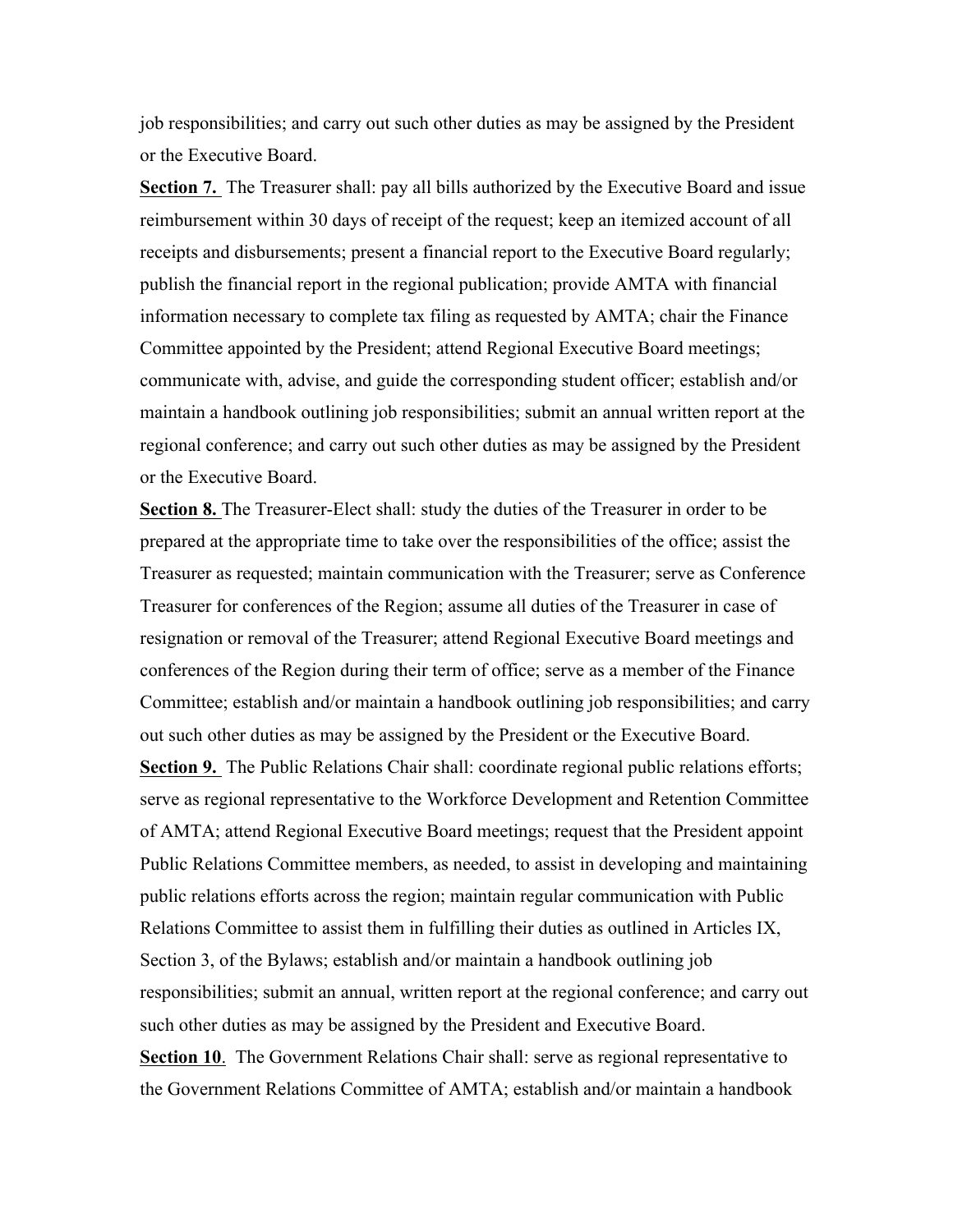outlining job responsibilities; attend Regional Executive Board meetings; submit annual written report at the regional conference; coordinate state efforts in implementing the AMTA/CBMT State Recognition Operational Plan within the MAR; submit to the President proposed state task force chairs for Board appointment to state task forces (for areas specified in Article V, Section 2 of the Bylaws); direct and assist the State Task Forces in advocating change in public policy conducive to the practice of music therapy; assist State Task Forces in facilitating communication among music therapists in their areas; direct issues and concerns from the membership, and/or the State Task Forces, to the Executive Board and the appropriate committees; maintain regular communication with AMTA and CBMT in order to work collaboratively in implementing the State Recognition Operational Plan within the MAR; and carry out such other duties as may be assigned by the President or the Executive Board.

**Section 11.** The Government Relations Chair-Elect shall: study the duties of the Government Relations Chair in order to be prepared at the appropriate time to take over the responsibilities of the office; assist the Government Relations Chair as requested; maintain communication with the Government Relations Chair; assume all duties of the Government Relations Chair in case of resignation or removal of the Government Relations Chair; attend Regional Executive Board meetings during their term of office; participate in regional State Task Force conference calls; establish and/or maintain a handbook outlining job responsibilities; and carry out such other duties as may be assigned by the President or the Executive Board.

**Section 12.** The Student Affairs Advisory Board Representative shall: serve as the regional representative to the Student Affairs Advisory Board of AMTA; attend Regional Executive Board meetings; serve as a conduit for student problems and concerns, referring to appropriate committees and officers; keep the Regional Executive Board advised of all regional and national student activities; communicate with, advise, and guide corresponding student officer; establish and/or maintain a handbook outlining job responsibilities; submit a written report at the annual regional conference; coordinate and administrate the Jenny Shinn Memorial Scholarship, the Sophomore and Junior Scholarships, and any other student scholarships/awards initiated by the MAR or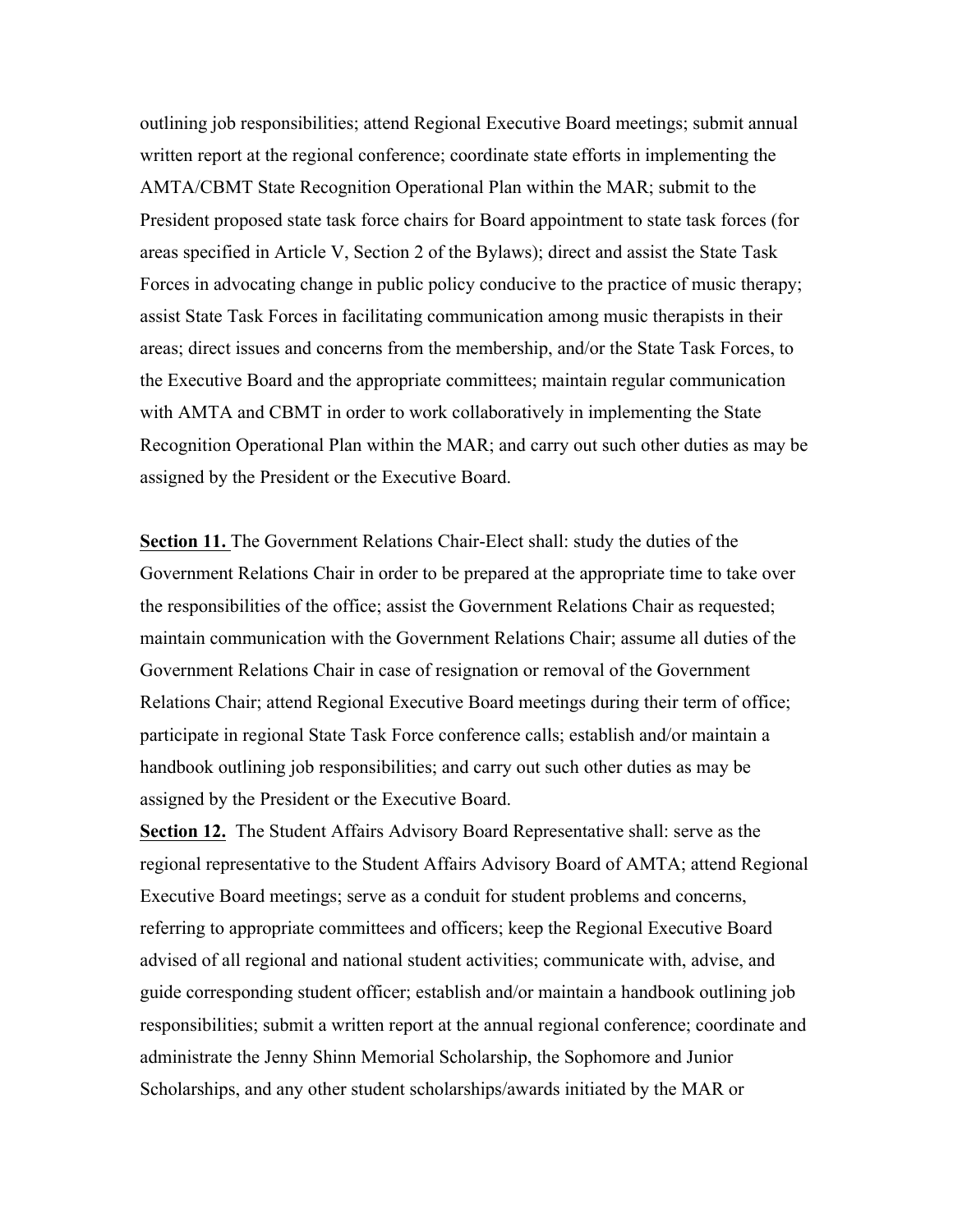MARAMTS; and carry out such other duties as may be assigned by the President or the Executive Board.

**Section 13.** The Student Representative shall: hold the current office of Vice President of MARAMTS; communicate with other music therapy students in AMTA affiliated schools; report student views and concerns to the Board; attend Regional Executive Board meetings; and carry out such other duties as may be assigned by the President or the Executive Board; and serve on the Conference Council.

# **Article IV - Duties of Appointed Officers**

**Section 1.** The Recording Secretary shall: send out meeting announcements; distribute agendas; keep minutes of all meetings of the Executive Board and the general membership; tally and record all email votes in the Executive Board files, notify the President of the outcome, and include the results in their report to Board; and assure that corporate minutes are maintained. The Recording Secretary shall submit copies of all minutes to the Executive Board, Regional Delegates to the AMTA Assembly and Alternates, and the Archivist. Minutes shall be made available to the general membership upon request. The Recording Secretary shall also: communicate with, advise, and guide the corresponding student officer; establish and/or maintain a handbook outlining job responsibilities; and carry out such other duties as may be assigned by the President or the Executive Board.

**Section 2.** The Editor shall: edit, supervise, and publish the official regional publication which shall be published quarterly pending availability of funds; and submit a report at the annual conference. The Editor shall: attend Regional Executive Board meetings; establish and/or maintain a handbook outlining job responsibilities; and communicate with, advise and guide the corresponding student officer. The Editor shall carry out such other duties as may be assigned by the President or the Executive Board.

**Section 3.** The Assembly Chair shall: serve as a liaison among the Executive Board, Assembly Delegates and Alternates and the general membership; attend Regional Executive Board meetings, disseminate information related to issues expected to come before the Assembly to the general membership; solicit feedback from the membership on issues that are to come before the Assembly; ensure that Alternate Delegates receive a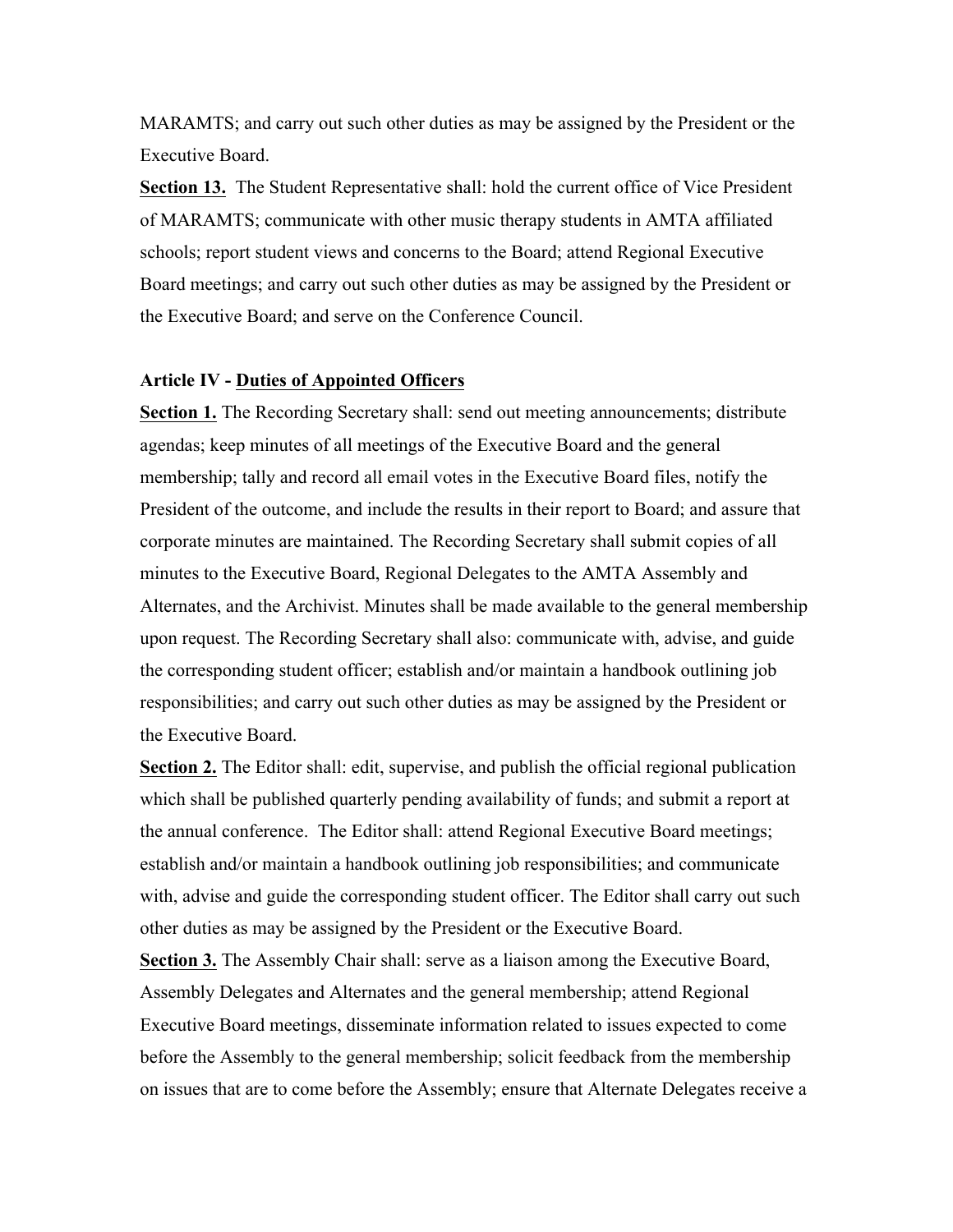copy of any correspondence from the Speaker, including the mid-year report; submit a written report for publication in the newsletter following the annual Assembly of Delegates meeting; work with the President and the Delegates and Alternates to insure attendance and participation in Assembly meetings at each national conference; and carry out such other duties as may be assigned by the President or the Executive Board. **Section 4.** The Historian shall publish any findings of historical value in the regional publication; coordinate historical displays and the dissemination of historical information; establish and/or maintain a handbook outlining job responsibilities; submit an annual written report at the regional conference; and carry out such other duties as may be assigned by the President or the Executive Board.

### **Article V - Appointed Positions**

Appointed positions shall consist of the following: Parliamentarian, Registration Chair of the Regional Conference, Public Relations Representatives, Members of the MAR Government Relations Committee, Archivist, Continuing Music Therapy Education Coordinator, Exhibits Coordinator, Regional Event Planner, and Assistant Editor, should one be needed. Specific duties of each position shall be defined and assigned by the President and/or the Executive Board. The Region will maintain handbooks delineating the current duties of each appointed position.

### **Article VI - Elections, Terms of Office, and Vacancies**

**Section 1.** A Nominating Committee consisting of the Immediate Past President, who will serve as chair, and five (5) professional regional members representing five (5) different areas of the Region shall be appointed by the President with the approval of the Executive Board

**Section 2.** The Nominating Committee shall draw up a slate of consenting candidates for each elective office to be presented, along with respective biographical information, to the general membership at the annual regional conference or via special election procedures as specified in the Bylaws, Article VI, Section 5. The Committee shall make every attempt to present at least two (2) candidates for each elective office. They shall also draw up a slate of at least twice as many nominees as there are designated positions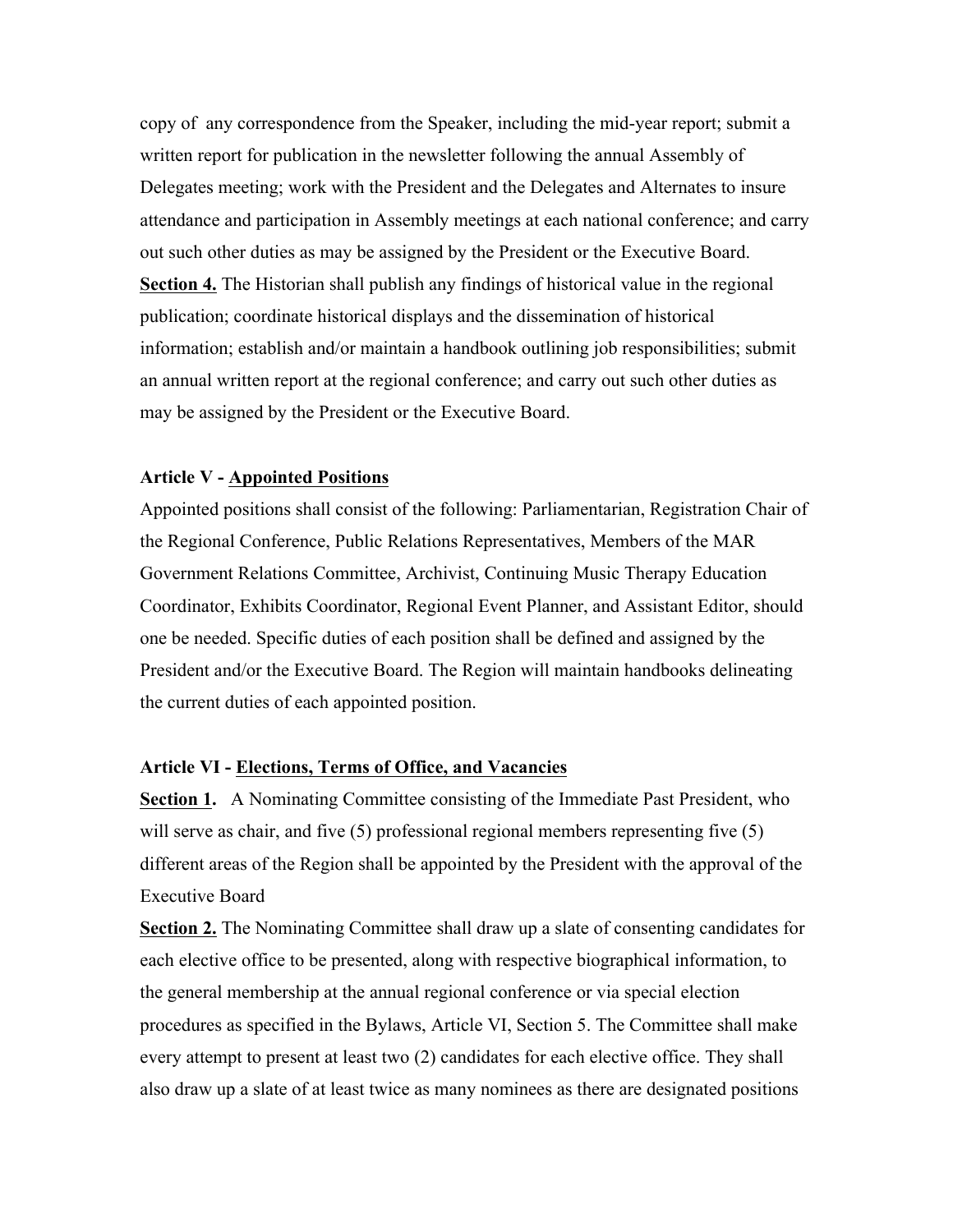for the Assembly of Delegates. Additional nominees of consenting candidates for elective offices shall be accepted from the floor at the annual regional conference or via special election procedures as specified in the Bylaws, Article VI, Section 5. **Section 3.** All elections shall be held by secret ballot. For regular elections, ballots will be distributed no later than two (2) weeks following the conclusion of the annual regional conference. All nominees shall be listed on the Region's website with accompanying biographical information. For each office, the nominee receiving the greater or greatest number of votes shall be considered elected. In the event that this greater or greatest number is a tie, the members of the outgoing Executive Board shall cast a deciding vote. This shall apply to tie votes for the Assembly only when the tie would result in (a) one candidate serving on the Assembly and the other serving as an Alternate; or (b) one candidate serving as an Alternate and the other not being included as an Alternate. Ties within the list of Alternates shall be ranked and called at the discretion of the President. The Chair of the Nominating Committee shall present the results for publication in the first edition of the official regional publication following the election and shall notify AMTA of the election results.

**Section 4.** Should a vacancy occur in an elective office, which is not filled through regular succession of that office, the President shall appoint someone to fill that position until it is filled by regular or special election, as specified in the Bylaws, Article VI, Sections 2, 3, and 5.

**Section 5.** A special election will be completed within four (4) months of the vacancy of an elective office, which is not filled through regular succession of that office, as specified in the Bylaws, Article VI, Section 4. In the event a special election is held between conferences of the Region*,* the nomination and election shall be conducted via electronic media as follows: The Nominating Committee will present a slate of nominees to the members. In the two (2) weeks that follow, members may nominate additional consenting candidates. Ballots will then be distributed within two (2) weeks following the end of the nomination period. When a special election is held during a regional conference, should only one nominee be identified by the end of the final business meeting of the same conference, the members present can vote for the one nominee, thereby suspending the ballot process.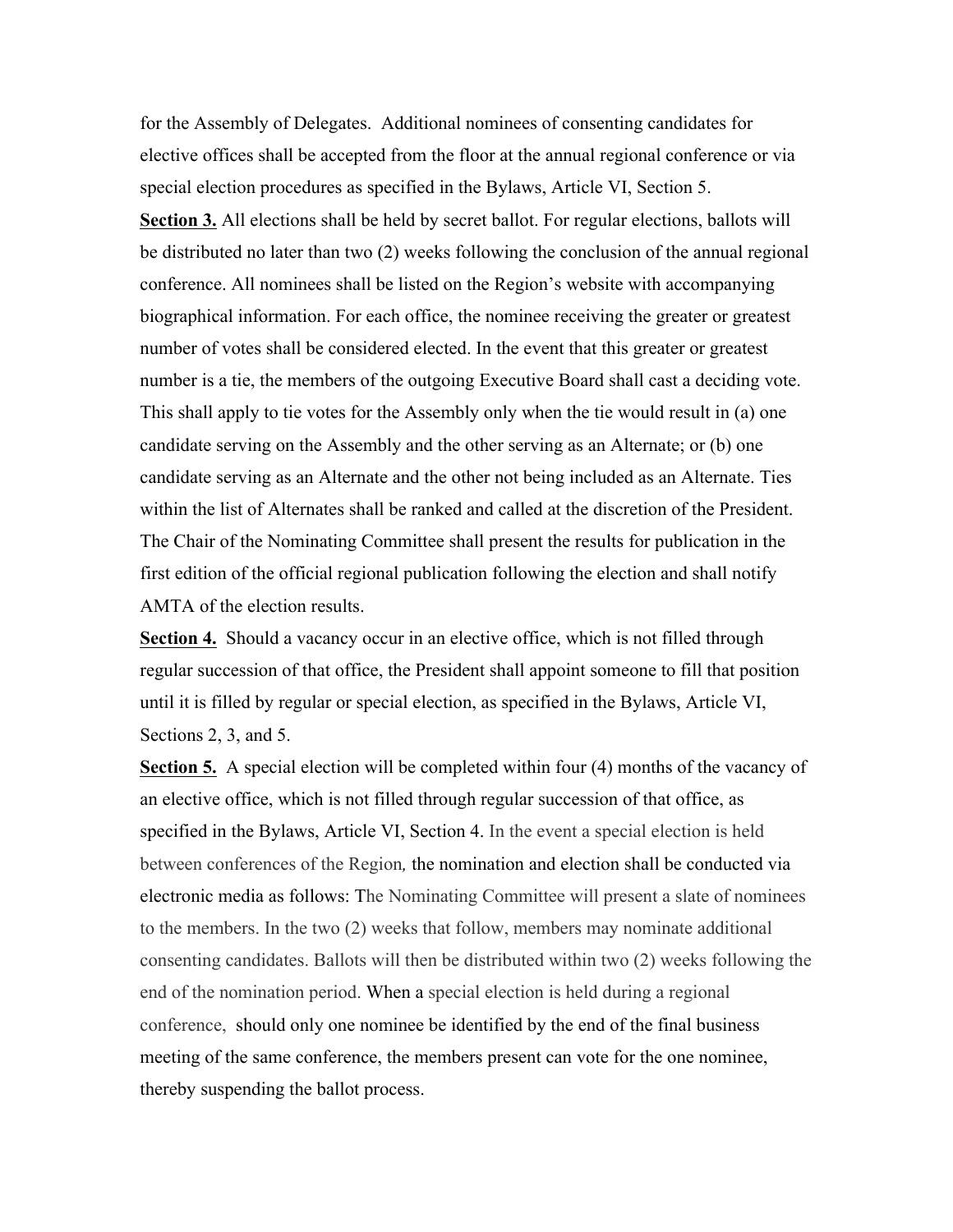**Section 6.** Votes for Assembly Delegates will be tabulated and nominees will be ranked from highest to lowest. Primary Delegates will be those receiving the highest number of votes. Alternate Delegate positions will be filled from the remaining nominees in rank order until all positions have been filled. In the event of a tie for the final Assembly position, the members shall cast a deciding vote. The Chair of the Nominating Committee shall present the results for publication in the first edition of the official regional publication following the election and shall notify AMTA of the election results.

**Section 7.** All elected officers except the Treasurer, Treasurer-Elect, and Assembly Delegates shall commence office June  $1<sup>st</sup>$  and continue for a term of two (2) years or until the next subsequent election. The incoming President shall be formally introduced at the closing session of the annual spring conference. The Treasurer's and Treasurer-Elect's terms will commence with the start of the new fiscal year following the election. The Assembly Delegates' term of office will coincide with the terms of the national officers. **Section 8.** The President and President-Elect may not hold the same office for more than one (1) consecutive term.

**Section 9.** Should a vacancy occur in an elective office, which is not filled through regular succession of that office, the President shall appoint someone to fill that position until the next annual regional conference. Immediately thereafter, the vacant position shall be filled by regular or special election, as specified in the Bylaws, Article VI, Sections 2 and 3.

**Section 10.** Removal of an officer shall be dealt with as stated in Article XIII-75, Trial of Members of Societies in Robert's Rules of Order.

# **Article VII - Assembly of Delegates**

**Section 1.** The Regional Delegates elected to the AMTA Assembly of Delegates shall attend all business meetings of the Assembly and represent the interests of the Region. **Section 2.** Delegates and Alternates shall commit themselves to attendance at all regional business meetings, as well as regional and national conferences during their term of office. If a Delegate cannot attend a national conference, he/she shall inform the Assembly Chair at least one (1) month prior to the conference so that the Assembly Chair may ensure that an Alternate attend in the Delegate's place. The Assembly Chair may at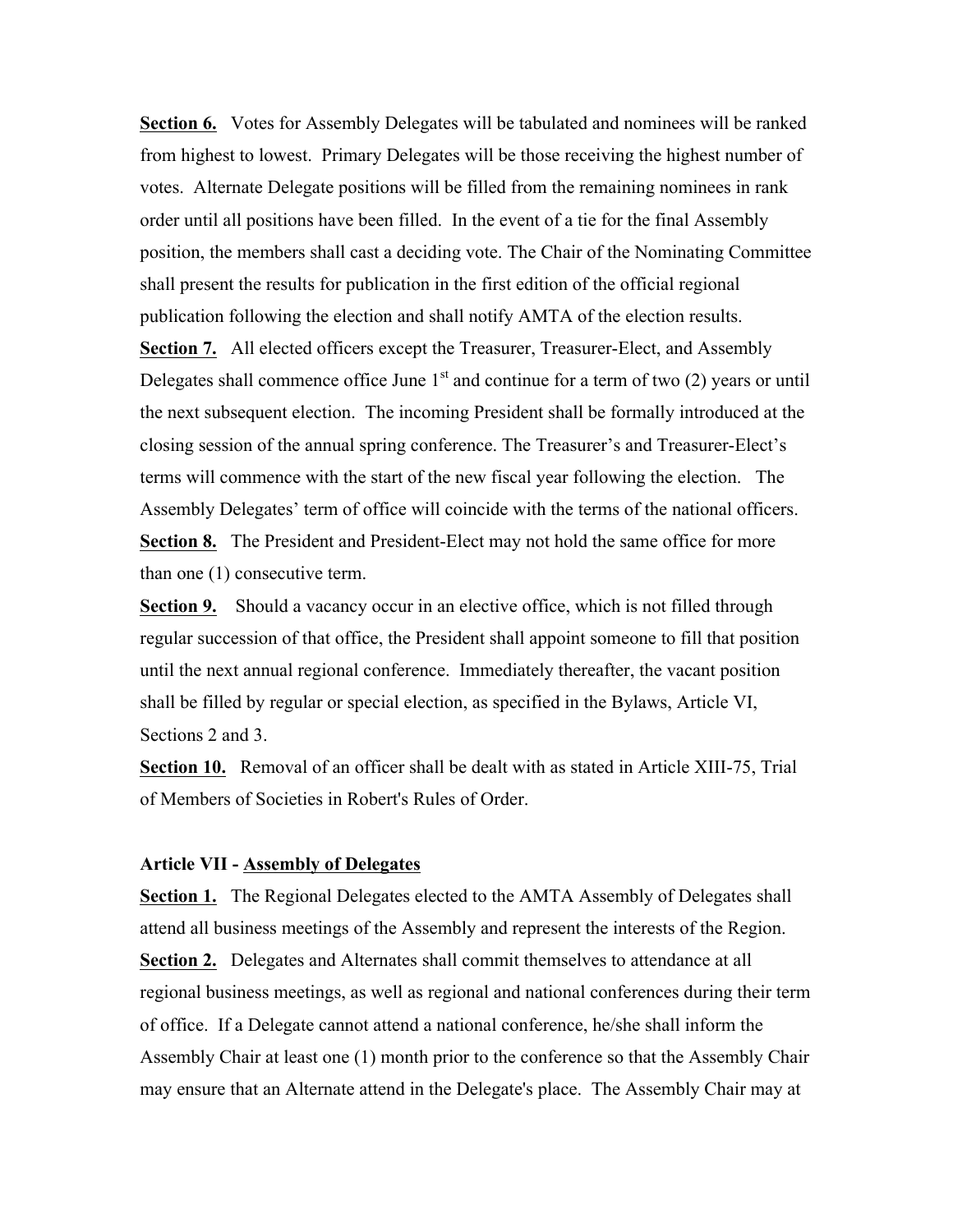the time of the annual Assembly of Delegates substitute an active Mid-Atlantic member for an absentee Delegate or Alternate.

**Section 3.** The Delegates and Alternates shall be elected by secret ballot as outlined in Article VI, Section 4. Immediately following the Assembly-Elect meeting at national conference in odd-numbered years, the Assembly Delegates and Alternates present shall elect one Delegate to serve as Assembly Chair. Current voting members of the Executive Board shall be deemed ineligible to serve as Assembly Chair.

**Section 4.** The term of office for Regional Delegates shall be two (2) years.

### **Article VIII - National Standing Committees and Boards**

**Section 1.** The National Standing Committees are: Academic Program Approval Committee, Affiliate Relations Committee, Association Internship Approval Committee, Clinical Practice Networking Committee, Continuing Education Committee, Diversity and Multiculturalism Committee, Government Relations Committee, International Relations Committee, Membership Committee, Professional Advocacy Committee, Reimbursement Committee, Research Committee, Standards of Clinical Practice Committee, and Technology Committee, Workforce Development and Retention **Committee** 

**Section 2.** The National Boards are the Judicial Review Board and the Student Affairs Advisory Board.

**Section 3.** Representatives to each of these committees and national boards shall commit themselves to attendance at all national meetings, which occur during their terms, perform the functions of the committee, and submit a report to the National Services Council Chair prior to each Regional Executive Board meeting and at the regional conference.

**Section 4.** The representatives to the national standing committees and the Judicial Review Board shall be appointed for a two (2) year term by the President with the approval of the Executive Board. Representatives may be reappointed at the President's discretion.

**Section 5.** Prospective appointed committee and council members shall submit a short biography to the Executive Board for consideration before approval.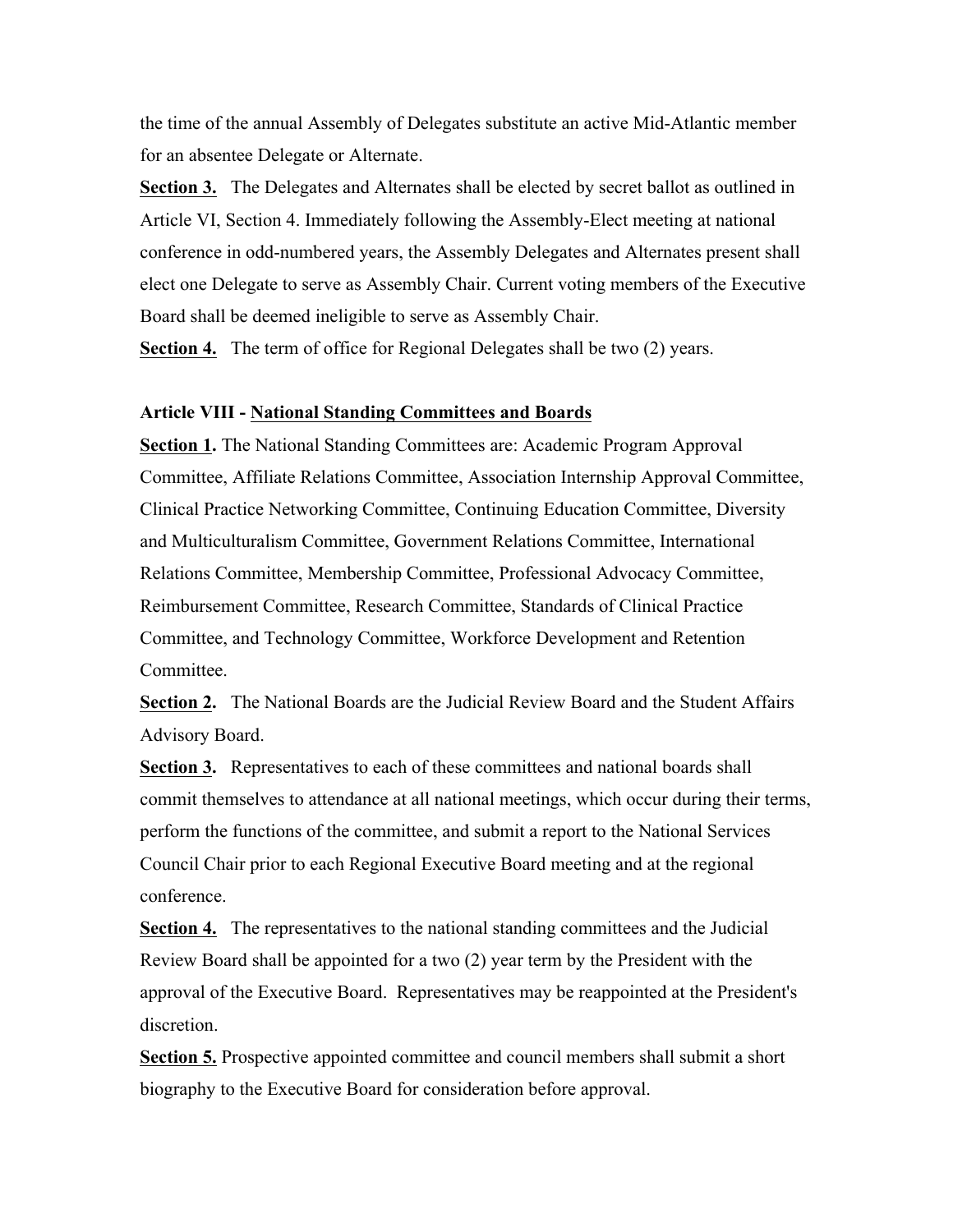### **Article IX - Regional Committees and Auxiliary Organizations**

**Section 1.** Members and duties of the Nominating Committee are set forth in Article VI of the Bylaws.

**Section 2.** The Finance Committee shall consist of the Treasurer, who shall serve as chair, Treasurer-Elect, President, President-Elect, Past President and at least one (1) member from the MAR. Duties of the Finance Committee shall be to make recommendations to the Executive Board regarding fiduciary responsibility of the financial resources held by the region; to assist the Treasurer in the construction of the proposed annual budget; and to assist the Treasurer in developing and maintaining fiscal policy recommendations to the Executive Board.

**Section 3.** The Public Relations Committee shall consist of the Public Relations Chair and a minimum of three (3) members of the MAR. Duties of the Public Relations Chair are specified in the Bylaws, Article III, Sec. 9. Duties of the Public Relations Committee members are to assist the Public Relations Chair in carrying out his/her duties.

**Section 4.** The Government Relations Committee shall consist of the Government Relations Chair, Government Relations Chair-Elect, and the Chairs of the State Task Forces within the MAR. Duties of the Government Relations Chair and Government Relations Chair-Elect are specified in the Bylaws, Article III, Sections 10 and 11. Duties of the Government Relations Committee members are to participate in AMTA national advocacy activities and assist with the implementation of the AMTA and CBMT State Recognition Operational Plan within the MAR.

**Section 5.** The Research committee shall consist of the MAR Representative to the AMTA Research Committee, who shall serve as chair, and five (5 members of the MAR with expertise in music therapy research. Members to this committee will be appointed by the President with approval from the Executive Board. Duties of the Research Committee shall be to serve as a resource for the MAR members interested in carrying out research projects; to submit research articles to the regional newsletter; to sponsor the Research Poster Session at the annual conference; and to sponsor research related activities.

**Section 6.** The establishment of auxiliary organizations is authorized by the Executive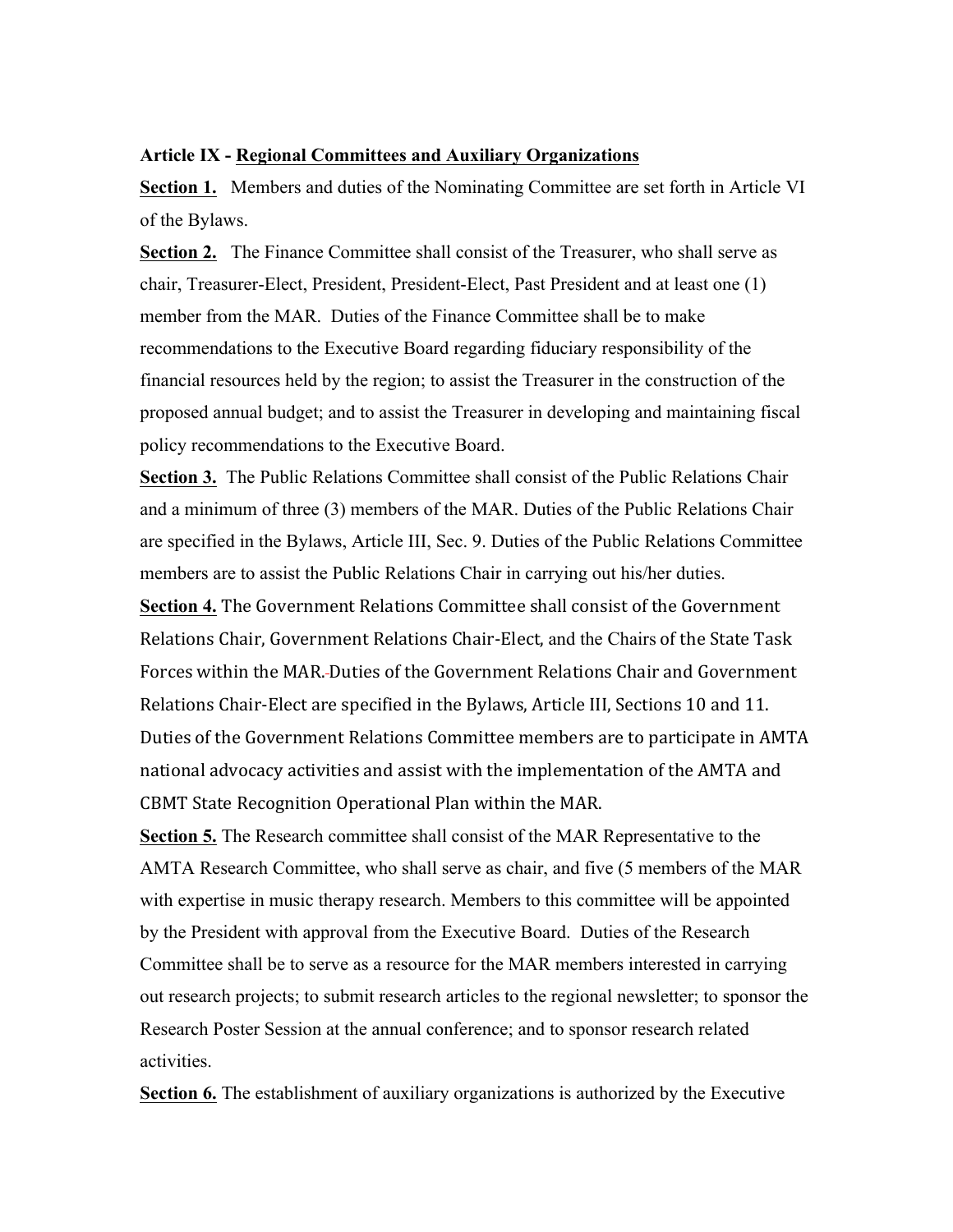Board. Each of these organizations adopts the purposes and goals of the MAR, agrees to conform to the Bylaws of the MAR, and submits a copy of its constitution and/or bylaws to the Executive Board for formal approval. The relationship of such organizations to the MAR may be defined from time to time by the Executive Board.

**Section 7.** Mid-Atlantic Region Association for Music Therapy Students (a) The Mid-Atlantic Region Association for Music Therapy Students (MARAMTS) is the official student organization of the MAR and will conform to the requirements for auxiliary organizations as specified in the Bylaws.

### **Article X - Special Interest Groups and State Chapters**

**Section 1.** Members of the Mid-Atlantic Region may petition the Executive Board for recognition as a Special Interest Group for reasons of professional development in specialized areas of clinical practice. Members desiring to form a Special Interest Group (SIG) must present a request in writing from five (5) members stating the specialty area involved, the need for the SIG, and the educational and professional goals for the SIG. SIGs may request special programming for the annual conference and/or offer workshops and symposia in their field of specialization with the approval of the Executive Board. **Section 2.** Members desiring to form a State Chapter of the MAR must present a request in writing, a copy of their Constitution and Bylaws and a current roster to the MAR President. These documents must be re-submitted when changes are made. **Section 3.** SIGs and State Chapters may request special programming or meetings for the annual conference and/or offer workshops and symposia in their field of specialization with the approval of the Executive Board. Recognition is contingent upon an affirmative majority vote of the Executive Board.

#### **Article XI - MAR Advocacy Award**

An annual award may be presented to one or more individuals who are not music therapists who have made an outstanding contribution to either the Mid-Atlantic Region or the field of music therapy.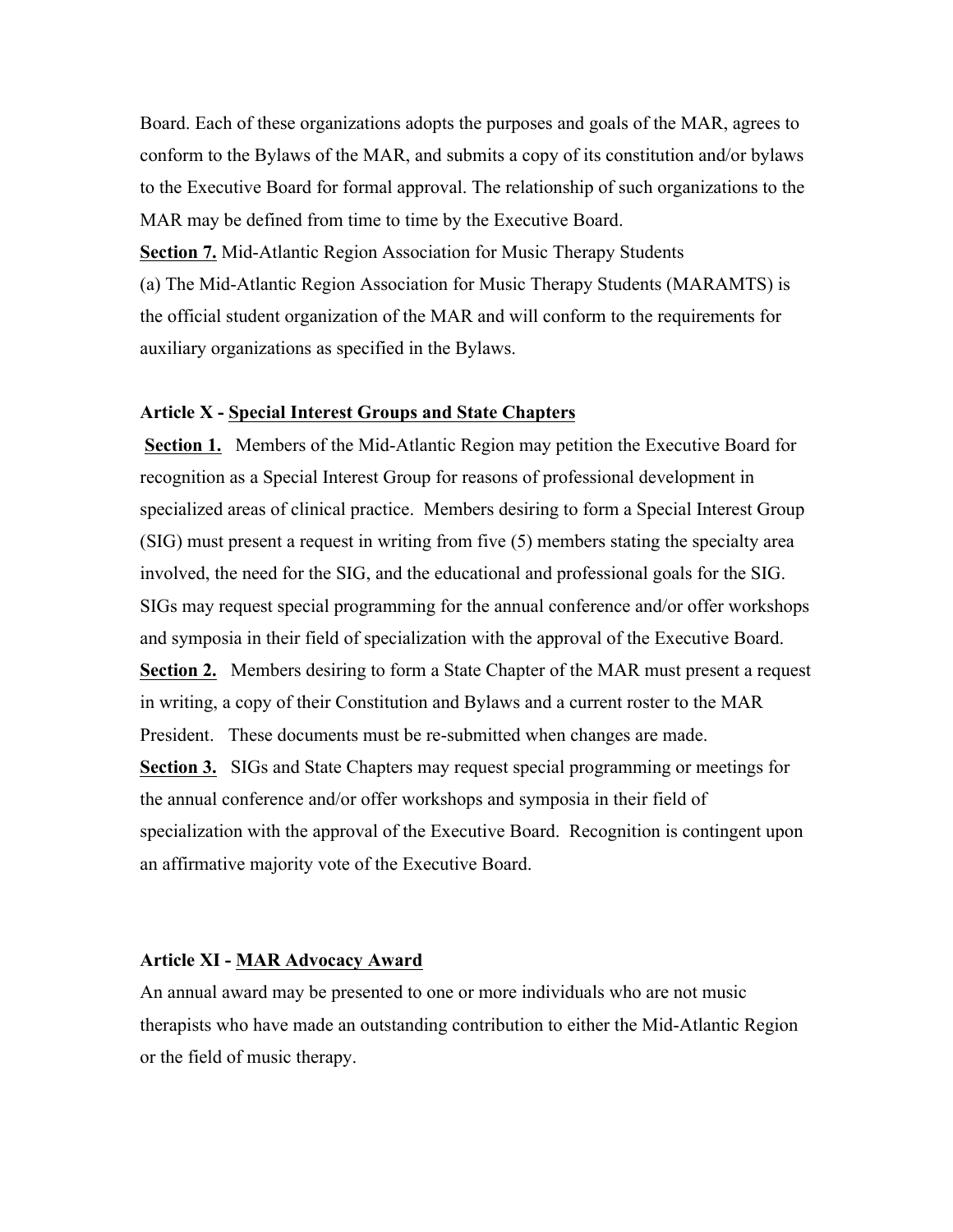# **Article XII - Annual Regional Conference**

The annual conference of the Region will be not less than two (2) days in length.

# **Article XIII - Rules of Order**

Robert's Rules of Order, Revised, most recent, shall govern this organization in all cases to which they are applicable and in which they are not inconsistent with these Bylaws